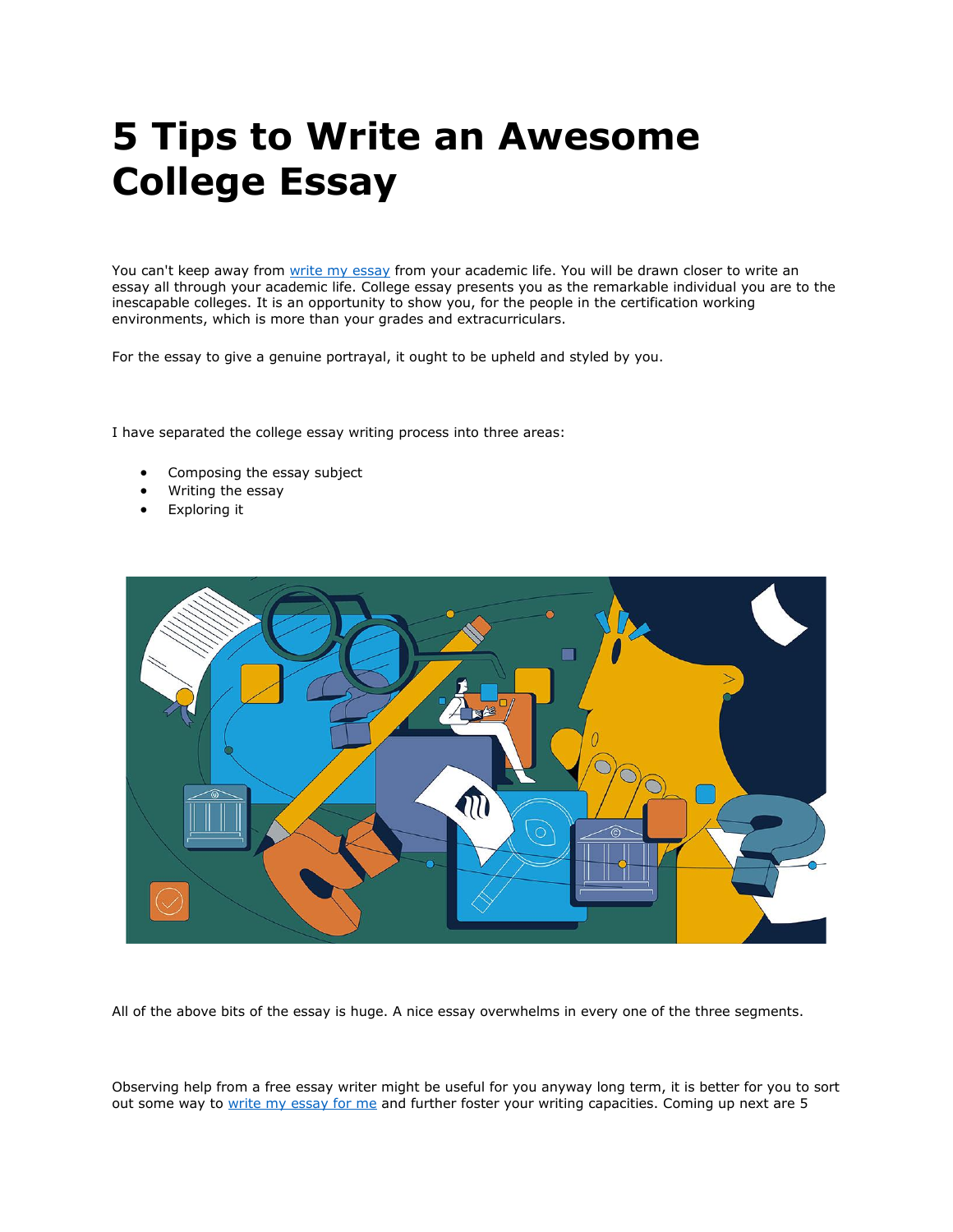clues while orchestrating, writing, and investigating the essay that you should notice to master your college essay:

# **Start Early**

You will be among the incredible numerous students going after a job in all of your favored colleges. Get an advantage over them by starting your essay ahead.

A tomfoolery opportunity in the first place your essays is a couple of months before the deadlines: Normal Deadline or Early Decision Deadline.

Start late and it will be hard for you to modify it with your school liability.

It's essential to list down on a coordinator to note down the deadlines of various colleges and divisions that you will apply to. You should note down the monstrously huge essay requests close by their guarantee limit.

#### **Pick a subject that works for you**

Writing down what's to you, leaves it permitted to consider over your essay subjects to you. Various students get straightforwardly into writing, hardly reflecting whereupon subject to choose for their essays. At the point when the essay writer finds it hard to make the words stream from cerebrum to paper. The issue is for the most part either a muddled psyche or some inadmissible subject for the essay.

An essay subject should allow you to:

- Convey your desires
- Motivate affirmed sentiments and memories.
- Portray what describes your character.

## **Plan Your Essay**

A college essay is a story that beginnings with a fight or a perspective that drives your story to a last conclusion of the current you.

An essay should scrutinize like a story, with you as the rule legend.

Endeavor to jump into memories that portray you as the person that you are and partner various bits of your essay. Each part should accept your story forward. Portraying with each the way in which it progressed you.

For example, a student who as a child believed his father's scenes to be a wellspring of force. Something that he preferred as a young person and endeavored to transmit when he was suggested glasses.

The exploratory writing contraption of 'Show, Don't Tell' fits well here.

## **Write**

Writing is regularly, rewriting. Do whatever it takes not to make it astound the underlying time or worry about quite far.